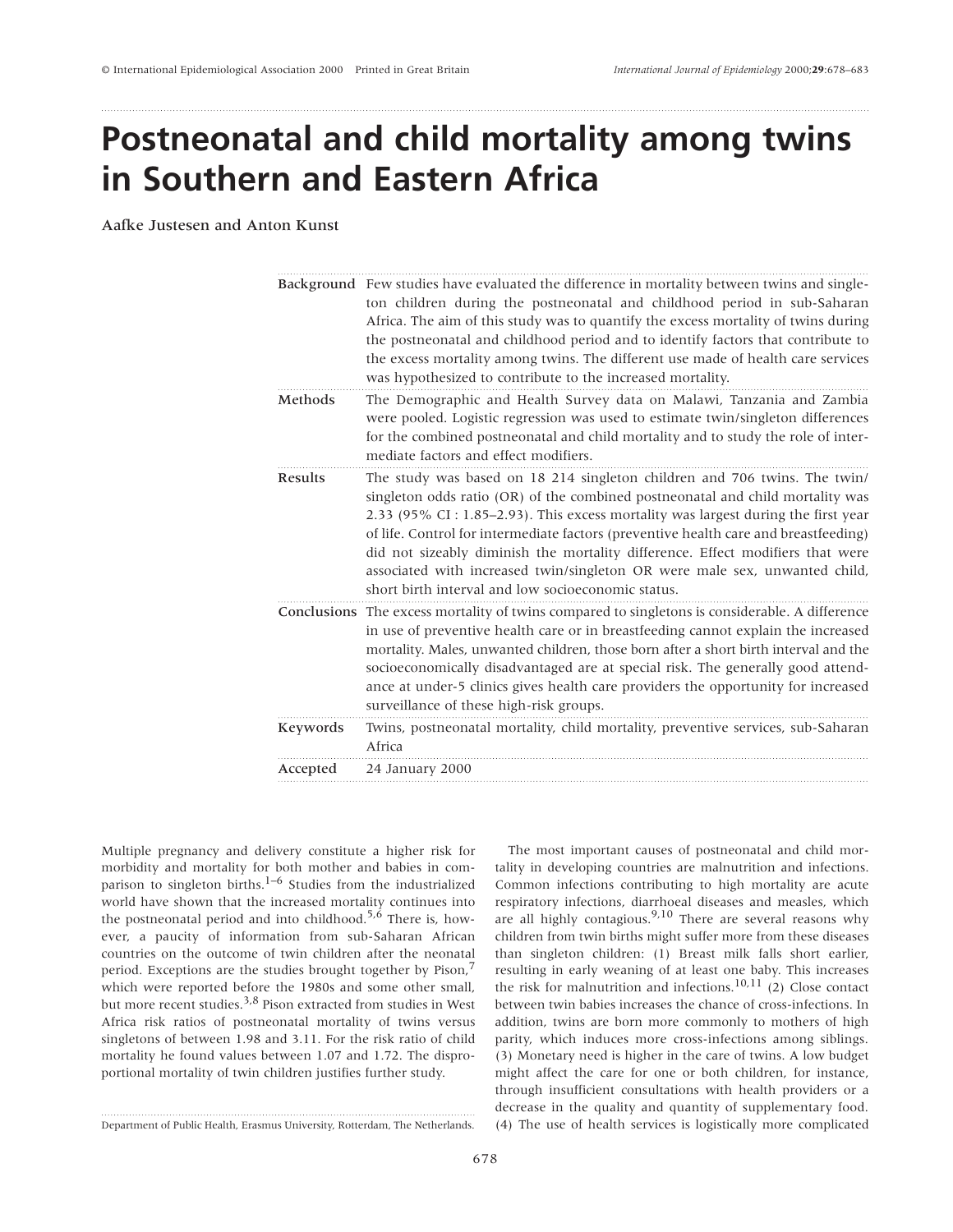with twin children and this could influence both curative and preventive health care. (5) The high demand in time and energy made on the mother by two small children, additional to obligations to the already existing family, can influence the care of twins. (6) There are additional risks specific to the twin status. The cultural beliefs attached to twins can influence the care. One of the twin babies could get preferential treatment, i.e. according to their gender or birth order. Such practices are known from West Africa<sup>12</sup> and Asia.<sup>13</sup>

The present study is concerned with twins in eastern and southern Africa. The aim of the study was, first, to quantify the excess mortality of twins during the postneonatal and childhood period and, second, to identify factors that contribute to the increased mortality of twins. Our special interest was in the possible contribution of inadequate use made of health facilities by mothers of twins. In addition we studied whether the mortality difference between twins and singletons varied according to gender, birth order, birth interval, and socioeconomic factors.

## Material and Methods

## **Database**

The study was performed on data from the eastern and southern African countries Malawi, Tanzania and Zambia. All three were under British control until they became independent in the early 1960s. These three countries were chosen, first, because of their close position in ranking in the basic health indicator listing<sup>9</sup> and in the human development index<sup>14</sup> and, second, because relevant data were available from the Demographic and Health Survey (DHS), round II. A countrywide random sample of households identified women aged 15–49, who were interviewed using structured questionnaires. For this study information was obtained from the demographic and birth history data, including: date of birth, age at death, gender, birth interval and desirability of all children born to each woman who was interviewed. In addition to these data, information on breastfeeding, under-5 clinic attendance and vaccinations was available for the children born during the 5 years prior to the survey.

The analysis in this study was performed on data from the DHS, round II. The database consisted of all singletons and twins born during the 5 years prior to the survey. Higher order multiple births were excluded. The data from the three countries were pooled. Round II of the DHS, which was conducted in 1991–1992, was used because it contains information on under-5 clinic attendance and vaccination status of all children. This information was not collected for the deceased children in the later round III of the DHS.

## **Statistical analysis**

SPSS 8.0 for Windows was used for logistic regression analysis. The dependent variable was death of a child during the combined postneonatal and childhood period and the main independent variable was twin status. For the logistic regression analysis the dependent variable was dichotomized as present or absent. In the DHS age at death was expressed in completed months. The postneonatal period was defined as 2–11 completed months and childhood as 12–59 completed months. In the remainder of the text the term mortality will be used to mean the combined postneonatal and child mortality unless stated otherwise. The variables subsequently added to the logistic model were divided into three groups: confounders, intermediate factors and effect modifiers. The computations were done including all cases for which the necessary variables were available.

## **Confounders**

The confounders considered in the computations were maternal age, putative age of the child and the number of live-born children. Maternal age indicates the age of the mother in years on the date of birth of the child. The child's putative age is expressed in months. It is a measure of the time interval between its birth and the survey, irrespective of its survival. The number of live births is used as proxy for parity, because the registration of stillbirths in the DHS data is incomplete. The twins are counted as two live births. The index child, or children in the case of twins, is included in the total number of live-born children. Maternal age, putative age of the child and number of live births were all entered as continuous variables into the regression model, together with their squares.

### **Intermediate factors**

We considered preventive health measures, represented by the variables under-5 card availability, vaccination status and breastfeeding, as intermediate factors through which twin status could exercise its influence on mortality. Breastfeeding was defined as being insufficient when a child was breastfed for  $\leq 6$ months. The use of supplementary food was not included in the definition. The availability of the under-5 card, which is a proxy for under-5 clinic attendance, was defined as present, when the mother indicated that she had obtained a card from the under-5 clinic at the child's age of 2 months. The BCG, DPT, polio and measles vaccinations were defined as adequate if they were given before the age of 2, 8 and 12 months respectively. The four vaccinations were then combined and vaccination was considered as incomplete if one or more vaccinations was inadequate. When the odds ratios (OR) for twin status were adjusted for preventive health measures all three intermediate factors were entered together into the regression model.

### **Effect modifiers**

Effect modification was examined in order to identify twin subgroups at increased risk of death. First the mortality rate for twins and singletons was calculated for the subgroups of the considered effect modifiers, then the effect modifiers were added singly to the logistic regression model to obtain the twin/ singleton OR for the different subgroups.

As possible effect modifiers we investigated gender, birth order, unwanted child, short birth interval and some socioeconomic indicators, i.e. place of residence, maternal education and cleanliness of drinking water. A child was defined as unwanted if the mother indicated that the child was unwanted at the time of birth. The birth interval was considered short if the previous child had been born  $\leq 2$  years prior to the index child. Here children from first pregnancies were excluded. Maternal education was divided into three groups: those with no education, those with incomplete primary education and those who had completed their primary education. Piped drinking water available either inside or outside the house was coded as treated drinking water. Water from wells, boreholes, or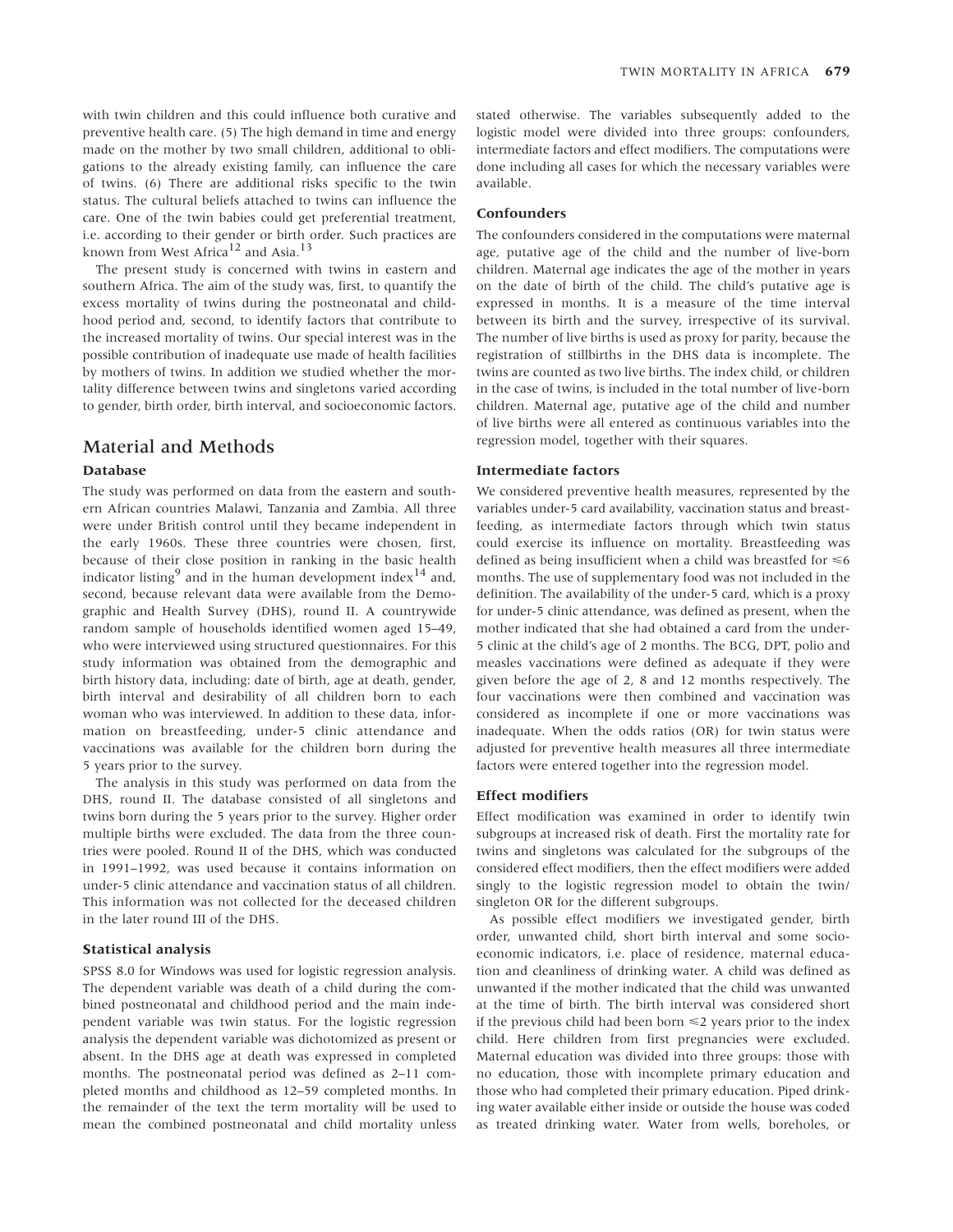brought by tanker truck, and collected rainwater or surface water was coded as untreated.

## Results

The Demographic and Health Surveys of Malawi, Tanzania and Zambia cover a total of 18 920 children, of which 706 are twins (Table 1). In the combined data the twin prevalence is 3.7% of all children or 1.9% of deliveries.

Table 2 compares twins and singleton children with respect to a number of preventive health care measures and possible effect

**Table 1** Number of children included from each country

|              | Twins | <b>Singletons</b> | Twins $(\%)^a$ |
|--------------|-------|-------------------|----------------|
| Malawi       | 180   | 4312              |                |
| Tanzania     | 280   | 7852              | 34             |
| Zambia       | 246   | 6050              |                |
| <b>Total</b> | 706   | 18 214            |                |

<sup>a</sup> Per cent of total number of live-born children.

**Table 2** Selected baseline characteristics of twins and singletons

|                                             | <b>Twins</b> | <b>Singletons</b> | <b>Difference</b> |
|---------------------------------------------|--------------|-------------------|-------------------|
| Maternal age $\geq 25$ years (%)            | 71.7         | 53.3              | $+18.4$           |
| No. of live births $\ge 5$ (%)              | 64.3         | 35.4              | $+28.9$           |
| Born <3 years prior to DHS <sup>a</sup> (%) | 62.3         | 63.4              | $-1.1$            |
| Breastfeeding insufficient (%)              | 1.6          | 1.6               | 0.0               |
| Under-5 card not available (%)              | 4.9          | 3.8               | $+1.1$            |
| Vaccinations incomplete (%)                 | 21.4         | 22.1              | $-0.7$            |
| Male $(\% )$                                | 47.0         | 50.4              | $-3.4$            |
| Child unwanted (%)                          | 33.7         | 29.4              | $+4.5$            |
| Prior birth interval $\leq 2$ years (%)     | 18.2         | 17.6              | $+0.6$            |
| Rural residence (%)                         | 73.1         | 73.0              | $+0.1$            |
| No education $(\% )$                        | 34.8         | 31.7              | $+3.1$            |
| Drinking water untreated (%)                | 66.3         | 64.9              | $+1.4$            |

<sup>a</sup> Demographic and Health Survey.

**Table 3** Mortality rate at different ages for twins and singletons

modifiers. The two major differences between twins and singletons are, as expected, maternal age and family size. Considerably more twins were born to mothers over the age of 25 years and to those with  $\geq 5$  live births. The other variables did not show distinct differences.

The mortality of twins is higher than that of singletons in all age ranges under the age of 5 years (Table 3). The adjusted twin/singleton OR is 2.33 (95% CI : 1.85–2.93) for the combined postneonatal and childhood period, but the difference between twins and singletons decreases with increasing age. Additional analysis showed that this OR varied from 1.66 (95% CI : 1.07–2.56) in Tanzania to 2.10 (95% CI : 1.39–3.16) in Zambia and 3.47 (95% CI : 2.36–5.10) in Malawi.

In Table 4 the contribution of preventive health care and breastfeeding to the excess mortality of twins is evaluated. The duration of breastfeeding, under-5 clinic attendance and vaccination status were added first separately and then together to the regression model. They have only a marginal effect on the twin/singleton OR. This result was similar in each of the three countries.

Table 5 shows the mortality rate according to the different effect modifiers, while Table 6 shows their effect on the twin/ singleton OR. The OR for male children (2.92) is twice as high as for female children (1.88), although the difference is not statistically significant. The OR for the first born twin is 3.16, about three times higher than for the second born (1.62). Adjustment for preventive health measures has no substantial impact on variations in the OR by gender or birth order.

The twin/singleton OR of unwanted children (3.21) shows a non-significant increase in comparison with wanted children (2.03). Preventive health care measures have no influence on this variation in the OR. Children born after a short birth interval show a larger twin/singleton OR than children born after a longer interval. This difference can be explained by adjustment for the preventive health measures.

Place of residence, maternal education and cleanliness of the drinking water can all be considered as factors related to socioeconomic status. All these factors show only a small difference in mortality rate among the singleton children and a

|                                            | No. of deaths/1000 live<br>children <sup>b</sup> |            | OR <sup>a</sup> twin/singleton<br>$(95\% \text{ CI})$ |                       |
|--------------------------------------------|--------------------------------------------------|------------|-------------------------------------------------------|-----------------------|
|                                            | Twins                                            | Singletons | Crude                                                 | Adjusted <sup>6</sup> |
| <b>Neonatal deaths</b>                     | 180                                              |            | 523                                                   | 6.24                  |
| $(0-1$ months)                             |                                                  |            | $(4.26 - 6.43)$                                       | $(5.02 - 7.77)$       |
| <b>Postneonatal deaths</b>                 | 34                                               | 53         | 2.74                                                  | 3.05                  |
| $(2-11$ months)                            |                                                  |            | $(2.14 - 3.53)$                                       | $(2.36 - 3.95)$       |
| Childhood deaths                           |                                                  | 50         | 195                                                   |                       |
| $(12-59$ months)                           |                                                  |            | $(0.82 - 1.90)$                                       | $(0.84 - 1.94)$       |
| Combined postneonatal and childhood deaths | 176                                              | 91         | 2.14                                                  | 233                   |
| $(2-59$ months)                            |                                                  |            | $(1.71 - 2.67)$                                       | $(1.85 - 2.93)$       |
| Under-5 deaths                             | 322                                              |            | 3.32                                                  |                       |
| $(0-59$ months)                            |                                                  |            | $(2.82 - 3.92)$                                       |                       |

<sup>a</sup> Odds ratio.

 $<sup>b</sup>$  Children alive at the beginning of each interval.</sup>

 $c$  Adjusted to the confounders maternal age, number of live births and year of birth.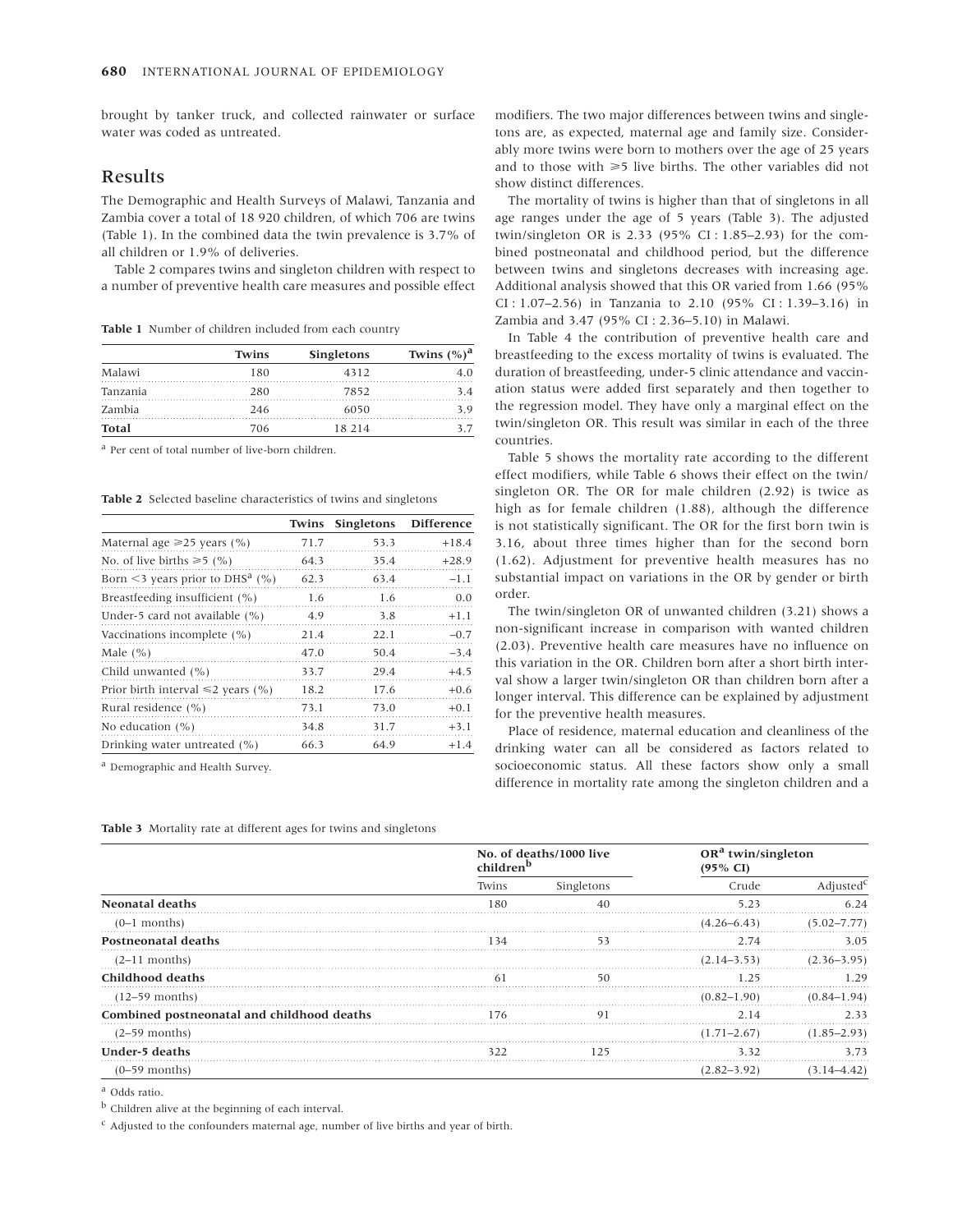**Table 4** The influence of breastfeeding and preventive health care on the difference in postneonatal and child mortality between twin and singleton children

|                      | Odds ratio mortality twin/singleton <sup>a</sup><br>(95% CI) |                 |                                           |
|----------------------|--------------------------------------------------------------|-----------------|-------------------------------------------|
|                      | Postneonatal                                                 | Childhood       | Combined<br>postneonatal<br>and childhood |
| None                 | 3.05                                                         | 1.29            | 2.33                                      |
|                      | $(2.36 - 3.95)$                                              | $(0.83 - 1.98)$ | $(1.85 - 2.93)$                           |
| <b>Breastfeeding</b> | 3.12                                                         | 1.27            | 2.34                                      |
|                      | $(2.39 - 4.09)$                                              | $(0.82 - 1.97)$ | $(1.85 - 2.96)$                           |
| Under-5 card         | 2.96                                                         | 1.09            | 2.17                                      |
| availability         | $(2.26 - 3.87)$                                              | $(0.69 - 1.74)$ | $(1.71 - 2.75)$                           |
| Vaccination status   | 3.08                                                         | 1.35            | 2.40                                      |
|                      | $(2.37 - 4.00)$                                              | $(0.87 - 2.07)$ | $(1.90 - 3.03)$                           |
| All                  | 3.02                                                         | 1.17            | 2.26                                      |
|                      | $(2.29 - 3.99)$                                              | $(0.73 - 1.87)$ | $(1.77 - 2.88)$                           |

 $^{\rm a}$  Adjusted for the confounders maternal age, number of live births and year of birth.

**Table 5** The combined postneonatal and child mortality among twin and singleton children according to possible effect modifiers

|                                     | Twins |                                                | <b>Singletons</b> |                                                |
|-------------------------------------|-------|------------------------------------------------|-------------------|------------------------------------------------|
|                                     | N     | No. of<br>deaths/1000<br>children <sup>a</sup> | N                 | No. of<br>deaths/1000<br>children <sup>a</sup> |
| Gender                              |       |                                                |                   |                                                |
| Male                                | 255   | 216                                            | 8484              | 93                                             |
| Female                              | 312   | 144                                            | 8444              | 88                                             |
| <b>Birth order</b>                  |       |                                                |                   |                                                |
| First                               | 275   | 225                                            |                   |                                                |
| Second                              | 292   | 130                                            | 16 928            | 91                                             |
| Child wanted                        |       |                                                |                   |                                                |
| N <sub>o</sub>                      | 194   | 180                                            | 4973              | 75                                             |
| Yes                                 | 370   | 168                                            | 11 891            | 95                                             |
| Prior birth interval $\leq 2$ years |       |                                                |                   |                                                |
| Yes                                 | 80    | 288                                            | 2952              | 112                                            |
| N <sub>0</sub>                      | 469   | 162                                            | 13 976            | 86                                             |
| Place of residence                  |       |                                                |                   |                                                |
| Rural                               | 414   | 200                                            | 2952              | 112                                            |
| Urban                               | 153   | 111                                            | 13 976            | 86                                             |
| <b>Education mother</b>             |       |                                                |                   |                                                |
| None                                | 202   | 223                                            | 5375              | 92                                             |
| Incomplete primary                  | 134   | 187                                            | 4789              | 108                                            |
| Complete primary                    |       |                                                |                   |                                                |
| or more                             | 231   | 130                                            | 6762              | 78                                             |
| Drinking water                      |       |                                                |                   |                                                |
| Untreated                           | 375   | 205                                            | 10 834            | 94                                             |
| Treated                             | 192   | 120                                            | 5916              | 85                                             |

<sup>a</sup> Children alive at 2 months of age.

larger difference among the twins. The twin/singleton OR trebles for the disadvantaged children. Again, preventive health indicators cannot explain this pattern.

## **Discussion**

Our study shows that the mortality is more than twice as high for twins as for singletons in the combined postneonatal and

**Table 6** The influence of possible effect modifiers on the difference in combined postneonatal and child mortality between twin and singleton children

|                                     | Odds ratio twin/singleton (95% CI)       |                                                   |  |
|-------------------------------------|------------------------------------------|---------------------------------------------------|--|
|                                     | Adjusted for<br>confounders <sup>a</sup> | Adjusted for<br>confounders and<br>intermediatesb |  |
| Gender                              |                                          |                                                   |  |
| Male                                | 2.92<br>$(2.12 - 4.02)$                  | 2.92<br>$(2.08-4.10)$                             |  |
| Female                              | 1.88<br>$(1.34 - 2.62)$                  | 1.75<br>$(1.22 - 2.51)$                           |  |
| <b>Birth order</b>                  |                                          |                                                   |  |
| First                               | 3.16<br>$(2.36 - 4.26)$                  | 3.03<br>$(2.20 - 4.17)$                           |  |
| Second                              | 1.62                                     | 1.63                                              |  |
|                                     | $(1.14 - 2.31)$                          | $(1.13 - 2.35)$                                   |  |
| Child wanted                        |                                          |                                                   |  |
| N <sub>O</sub>                      | 3.21<br>$(2.14 - 4.81)$                  | 3.12<br>$(2.03 - 4.80)$                           |  |
| Yes                                 | 2.03<br>$(1.52 - 2.70)$                  | 2.00<br>$(1.48 - 2.70)$                           |  |
| Prior birth interval $\leq 2$ years |                                          |                                                   |  |
| Yes                                 | 3.14<br>$(1.87 - 5.27)$                  | 2.42<br>$(1.34 - 4.36)$                           |  |
| N <sub>o</sub>                      | 2.40<br>$(1.84 - 3.12)$                  | 2.46<br>$(1.87 - 3.24)$                           |  |
| Place of residence                  |                                          |                                                   |  |
| Rural                               | 2.74<br>$(2.11 - 3.54)$                  | 2.68<br>$(2.04 - 3.53)$                           |  |
| Urban                               | 1.35<br>$(0.80 - 2.29)$                  | 1.23<br>$(0.69 - 2.20)$                           |  |
| <b>Education mother</b>             |                                          |                                                   |  |
| None                                | 3.05<br>$(2.13 - 4.36)$                  | 2.75<br>$(1.87 - 4.06)$                           |  |
| Incomplete primary                  | 2.35<br>$(1.48 - 3.73)$                  | 2.67<br>$(1.64 - 4.35)$                           |  |
| Complete primary or more            | 1.84<br>$(1.22 - 2.77)$                  | 1.79<br>$(1.16 - 2.75)$                           |  |
| Drinking water                      |                                          |                                                   |  |
| Untreated                           | 2.87<br>$(2.19 - 3.76)$                  | 2.72<br>$(2.08 - 3.69)$                           |  |
| Treated                             | 1.46<br>$(0.93 - 2.31)$                  | 1.36<br>$(0.83 - 2.24)$                           |  |

<sup>a</sup> Confounders: maternal age, number of live-born children and year of birth. <sup>b</sup> Intermediates: breastfeeding, under-5 card availability and vaccination status.

childhood period. This is due to a marked increase in mortality during the postneonatal period, while in the age group 1–5 years the difference in mortality for twins and singletons is small. Inadequate preventive health care and breastfeeding among twins cannot explain this difference in mortality. The excess mortality of twins is marked, especially among male children and in children of families in poor socioeconomic circumstances, although none of these effect modifications were statistically significant.

There have been few studies on mortality after the neonatal period in developing countries that made a comparison between twins and singletons. Pison<sup>7</sup> reported a number of studies from West Africa and Kenya and Lesotho based on the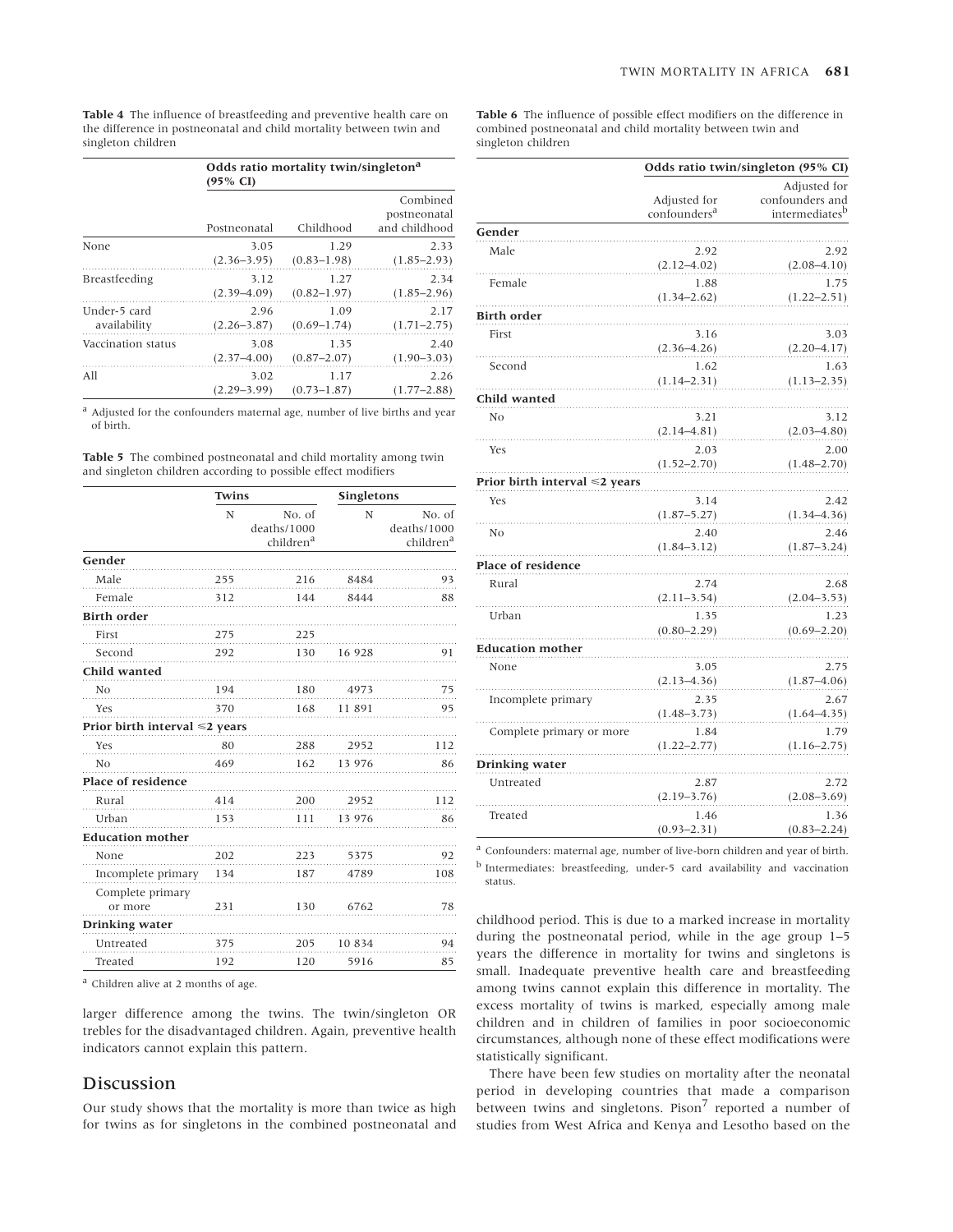World Fertility Survey, using data collected before 1985. The twin/singleton risk ratio for mortality from 1 to 12 months in these studies varied between 1.98 and 3.11, while the risk ratio for the age group 1–5 years ranged from 1.07 to 1.72. Our findings are within these margins (OR of 2.74 and 1.25 respectively, Table 3). Similarly, in a more recent study, Aaby *et al.*<sup>8</sup> reported that the rate of the combined postneonatal and child mortality for twins was about twice the rate for singletons in rural Senegal. McDermott *et al.*<sup>3</sup> found a twin/singleton risk ratio for postperinatal mortality of 1.53 in rural Malawi. In the US the rate ratio for postneonatal mortality for blacks was 2.87. $5$  The figures are obtained in different ways, but they are roughly comparable.

### **Evaluation of potential data problems**

All twin pairs in the DHS consist of two live-born children. This implies that twins with one live birth and one stillbirth must have been registered as a singleton birth. If a single live born child of a twin pair has the same probability of dying as other twins, then the twin/singleton OR calculated in this study are an underestimation of the true values. Factors such as chorionicity, congenital anomalies, maternal complications of pregnancy affect both twins and these factors can, therefore, put a single live born twin at a higher risk of death than a singleton. We, therefore, expect an underestimation of the calculated OR. However, this underestimation is probably small.

There is the possibility of underreporting and recall bias in the data of the DHS. Underreporting of fetal loss, but also of live births, is a recognized problem, even in industrialized countries.<sup>15</sup> It is likely that this happens especially in the case of children who die at a young age. The chance that the death of one of twins is not reported, when the co-twin survives, could well be higher than the chance of underreporting in singletons. The effect of such underreporting would be an underestimation of the excess mortality of twins. However, recall is probably a minor problem because the presented data concern the children born in the 5 years prior to the survey and this study is restricted to deaths occurring after the first month of life.

### **Use of preventive health care and breastfeeding**

The hypothesis that preventive health care and breastfeeding are insufficient in the care of twin children and thus contribute to the excess mortality of twins, is not confirmed in this study. As shown in Table 4, adjustment for these factors changes the excess mortality of twins minimally. Table 2 already suggests this result: the under-5 clinic attendance is high and nearly everybody, mothers of twins and singletons alike, breastfeed their children at least for 6 months.

The protective effect of breastfeeding against infectious diseases is well documented.10,11,16 Exclusive breastfeeding, as opposed to partial breastfeeding, gives extra protection against infectious morbidity and mortality, especially in developing countries where there are inadequacies in health-related provisions and services.10,17 Exclusive breastfeeding for at least 4–6 months is recommended strongly in developing countries for these reasons. In additional analyses, we therefore substituted (exclusive or partial) breastfeeding for 6 months with a new variable, exclusive breastfeeding for 4 months. Addition of this new variable hardly changed the mortality difference

between twins and singletons: the twin/singleton OR of 2.26 reported in Table 4 changed to 2.19 (95% CI : 1.71–2.81).

Under-5 card availability and vaccination status indicate the use made of preventive health services. These services were well attended. Over 95% of mothers had an under-5 clinic card. Moreover, among the 22% of children whose vaccination schedule was incomplete, only 12.2% of singletons and 12.8% of twins were not vaccinated at all. The preventive health services we investigated were provided equally to twins and singletons. However, it is possible that the use made of preventive health services, which can be planned in advance, is better than the use made of curative services, which are needed in emergency situations. Emergencies cause organizational difficulties, especially in households with several small children and a tight budget. Twins could then be at an increased disadvantage. However, the data in the DHS are insufficient to investigate the effect of the use of curative health services on mortality.

## **Effect modifiers**

Table 3 shows that the excess mortality of twins is dependent upon age. This phenomenon has been observed by others.<sup>7,8</sup> The high mortality of twins during the neonatal period is to a large extent due to the high prevalence of preterm birth and low birthweight among twins.<sup>1,2,4</sup> The increased susceptibility for infections and the more serious course of an infectious disease in such vulnerable infants could cause the excess mortality in twins during the early postneonatal period. The importance of this combination of factors diminishes with age. The extent to which preterm birth and low birthweight were responsible for the high mortality of twins in the postneonatal period and later is difficult to say. Data on preterm birth were unreliable, while the birthweight of 48% of singletons and 43% of twins was not available due to the high incidence of home deliveries.

A high mortality among male singletons has been found in many studies. $8,18,19$  Our finding that the excess mortality of twins is higher among boys than among girls is surprising. A recall bias in favour of deceased twin boys compared to deceased twin girls can play a role, but a relatively low proportion of males among the live-born twins in the data (47%) makes this explanation unlikely. However, it is probably related to the same unknown factor(s) that cause the higher mortality of males among singletons.

There are reports from Senegal<sup>20</sup> and Bangladesh<sup>21</sup> that girls have a lower mortality from infectious causes after measles vaccination than boys, although the mechanism is uncertain and could lie beyond the immunity for measles alone.<sup>20</sup> This phenomenon could also play a role in our data. An increased infection rate among twins, for instance through a higher rate of cross-infections, could result in a higher mortality among boys based the pattern described above.

Mortality of first-born twins was nearly twice as high as mortality of second-born twins (Table 5). This is contradictory to other publications from developing and industrialized countries.<sup>7,19</sup> The percentage of males among first-born twins (51%) and singletons (50%) is higher than the males among second-born twins (43%), but adjustment for gender did not change the outcome substantially. Confusion between the first and second born twin at the time of the interview could weaken